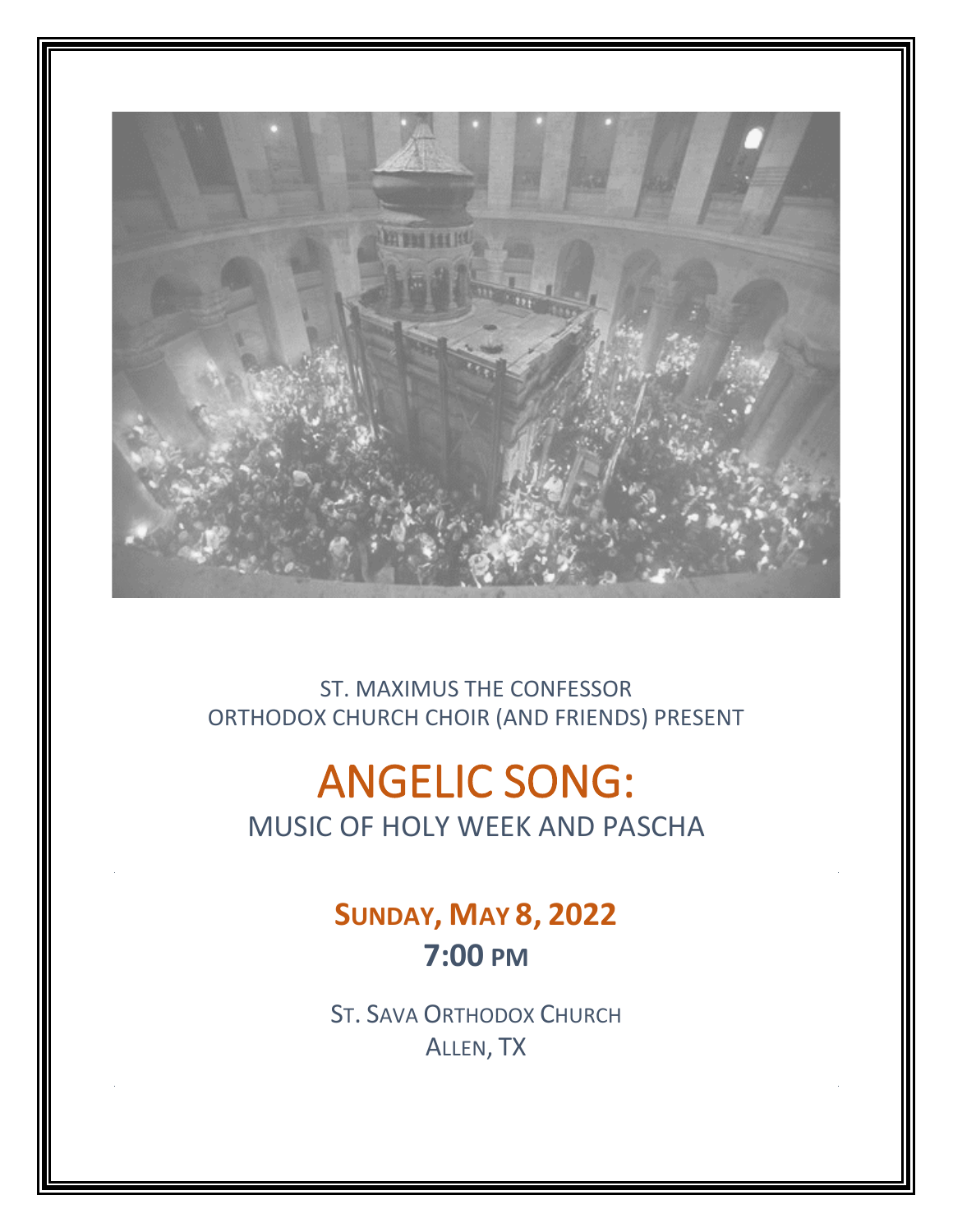### **Angelic Song: Music of Holy Week and Pascha**

| Adapt. by O. Beljaeff                                                                                     |
|-----------------------------------------------------------------------------------------------------------|
|                                                                                                           |
| Arr. by Fr. John J. Kotalik                                                                               |
|                                                                                                           |
| Arr. by Dn. Anthony Stokes                                                                                |
|                                                                                                           |
| Arr. by Dn. Anthony Stokes                                                                                |
| Antiphon XV of Holy Friday (1980/2009)Dn. Sergei Trubachev (1919-1995)<br>Adapt. by Vlad Morosan          |
| <i>Exapostelarion of Holy Friday</i> , "The Wise Thief" (2009)Maia Aprahamian (1935-2011)                 |
|                                                                                                           |
| Arr. by Fr. John J. Kotalik                                                                               |
| Chadi Karam (b. 1977)                                                                                     |
| Samuel Herron (b. 1986)                                                                                   |
| "Christ God is Risen"Traditional Serbian Melody/St. Nikolai of Zhicha (1881-1956)<br>Arr. by Peter Drobac |
|                                                                                                           |
|                                                                                                           |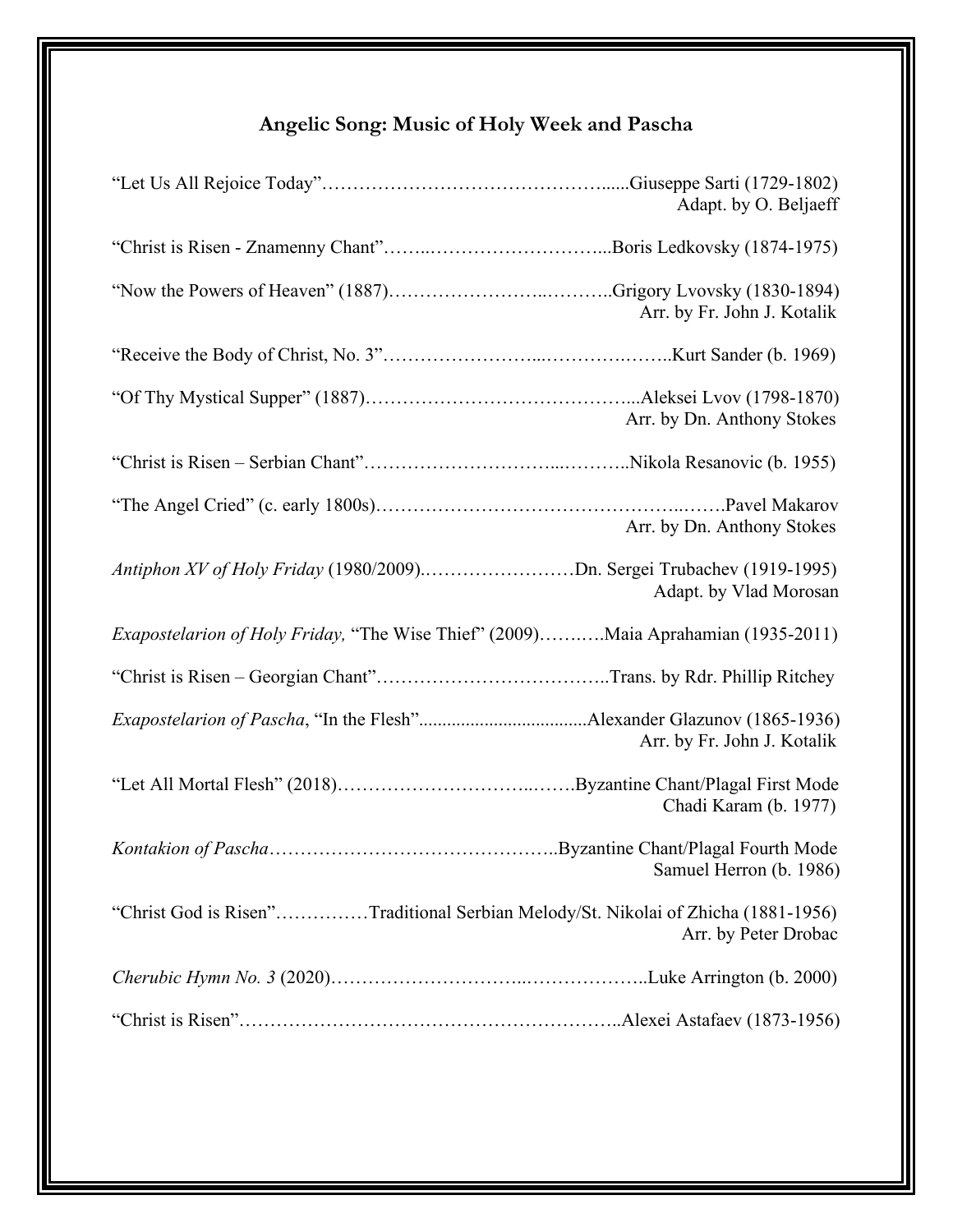#### **St. Maximus the Confessor Orthodox Church Choir (And friends)**

#### **Conductor**

Deacon Anthony Stokes

#### **Soprano**

Mat. Carissa Avant \*\* Katherine Frederick \* Zoe Frederick Bethany Kaufman Melania MacDonald \*\* Melissa Sims Molly Sims Elisabeth Terry \* Charity Wells

#### **Tenor**

David Charpie Clint Denure \*\* Evan Roussey Ruth Rutledge

#### **Alto**

Katie Colias Alexis Denure \*\* Thea Frederick Melissa Lauro \*\*\* Elizabeth Rutledge Katherine Rutledge Estefania Schwartz Chloe Stokes Hannah Stokes

#### **Bass**

James Davis \*\* Peter Dimitrov John Krammes \*\*\* Jacob MacDonald \*\* Christopher Rutledge Scott Schwartz Rdr. Timothy Shanks \*\*

**\*Assistant Conductor \*\*St. Sava Orthodox Church (Allen) \*\*\*St. Seraphim Orthodox Cathedral (Dallas)**

Special thanks to St. Sava Orthodox Church; Fr. Photius Avant; Kurt Sander; Samuel Herron; Fr. John Kotalik; Vlad Morosan; Luke Arrington; and Podoben.org.